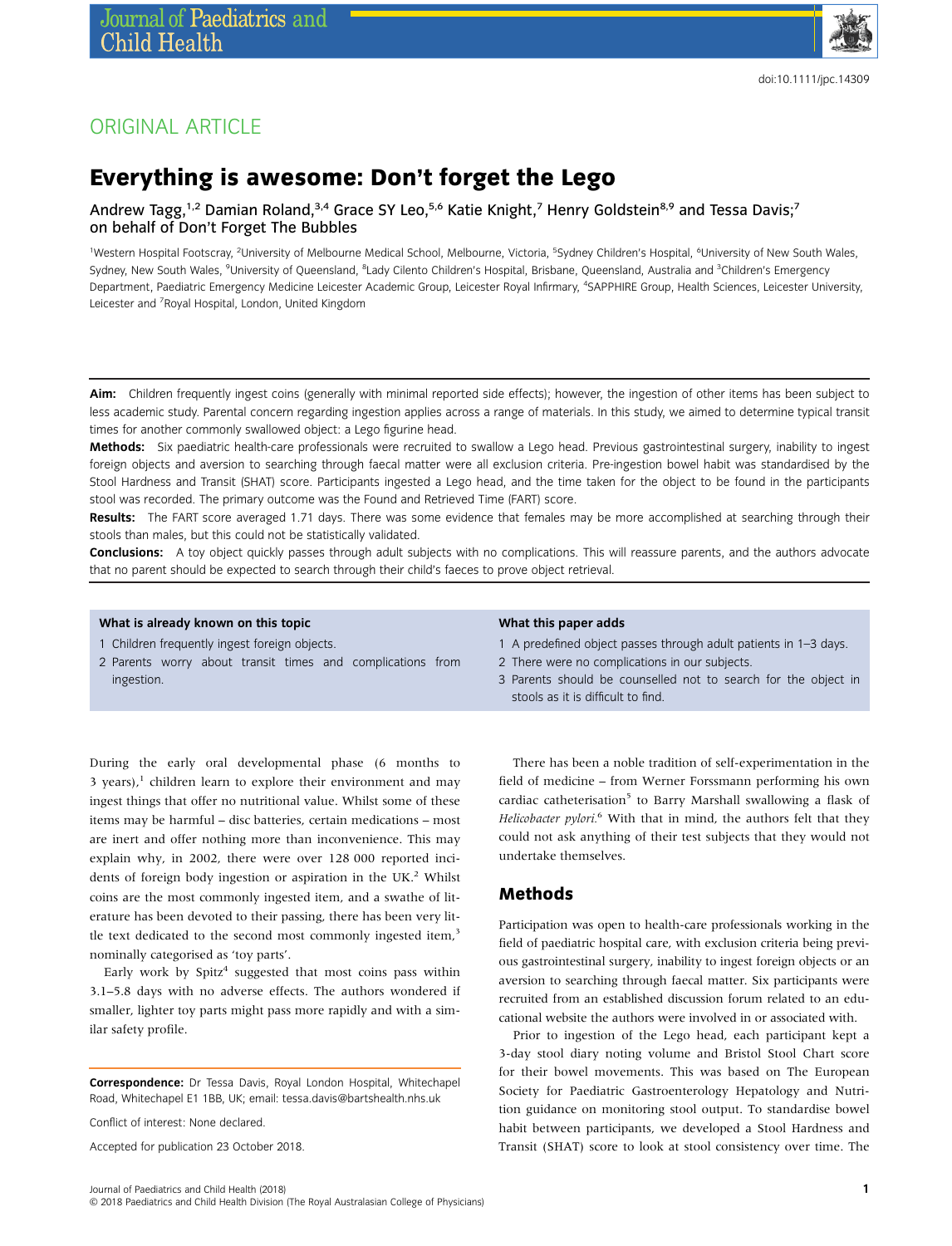

#### **LEGO MINIFIGURE HEAD DIMENSIONS**



Fig. 1 Lego head dimensions. Units are in mm. (Dimensions: M Sniveley; Diagram: G Leo.)

SHAT score is the sum of the Bristol Stool Chart scores over a specific time period divided by that time period in days. A high score indicates more frequent, loose bowel motions (i.e. gastrointestinal upset may be a factor in transit time), whilst a low score indicates less frequent or more firm motions (i.e. more sluggish bowel habit). The pre-SHAT score was the sum of the Bristol Stool Chart scores divided by three (the number of days of logging prior to ingestion). The SHAT score quotient was the time taken to pass the stool containing the object.

The foreign object (Fig. 1) was chosen as it is a standard toy found in most households. It allowed for each participant to ingest an object of the same size and shape. Foreign objects were ingested at the same time of day (between 0700 and 0900 h) to

Table 1 Patient characteristics and data



Fig. 2 Pre-Stool Hardness and Transit (SHAT) versus post-SHAT scores. ( ), Pre-SHAT; ( ), SHAT.

minimise diurnal variation in bowel habits. No participant was working night shifts during the time of the study.

Post-ingestion, stools were monitored and examined in search of the excreted item. The search was conducted on an individual basis, and search technique was decided by the participant. The primary outcome was the Found and Retrieved Time (FART) score.

#### Results

Six participants were included in the study (Table 1). Half were female. Age of participants ranged from 27 to 45 years, with a mean age of 36.2 years. Five of six participants were able to locate the Lego head in their stools. The male participant who had not located the Lego head searched stools for a total of 2 weeks after ingestion.

Of the successfully retrieved Lego heads, the number of bowel motions searched ranged from one to three, with an average of two bowel motions. The females appeared to have faster passage of the foreign body, retrieving the Lego head within two bowel motions, whereas the two males who retrieved their Lego heads both did so on their third bowel motion. The principal finding of this study, the FART score ( $n = 5$ ), ranged from 1.14 days (27 h 20 min) to 3.04 days (72 h 35 min), with an average retrieval time of 1.71 days.

Comparing the stool diaries pre- and post-ingestion, there was no significant difference in consistency of stool over time (Fig. 2).

| Table T<br>- Fatient Characteristics and data |      |                 |      |      |      |      |
|-----------------------------------------------|------|-----------------|------|------|------|------|
| Patient                                       | A    | B               |      | D    |      |      |
| Age                                           | 38   | 41              | 45   | 34   | 27   | 32   |
| Gender                                        |      | M               | M    | M    |      |      |
| Number of stools to retrieval                 |      | NA <sup>+</sup> |      |      |      |      |
| <b>FART</b> score                             | 1.42 | <b>NA</b>       | 3.02 | 1.42 | .54  | 1.14 |
| Pre-SHAT score                                | 3.33 |                 | 5.67 |      | 4.67 | 4.3  |
| <b>SHAT score</b>                             | 5.63 | <b>NA</b>       | 2.96 | 7.76 | 1.95 | 3.51 |
|                                               |      |                 |      |      |      |      |

†Patient B searched through 13 stools over the 2-week period. FART, Found and Retrieved Time; NA, not applicable; SHAT, Stool Hardness and Transit.